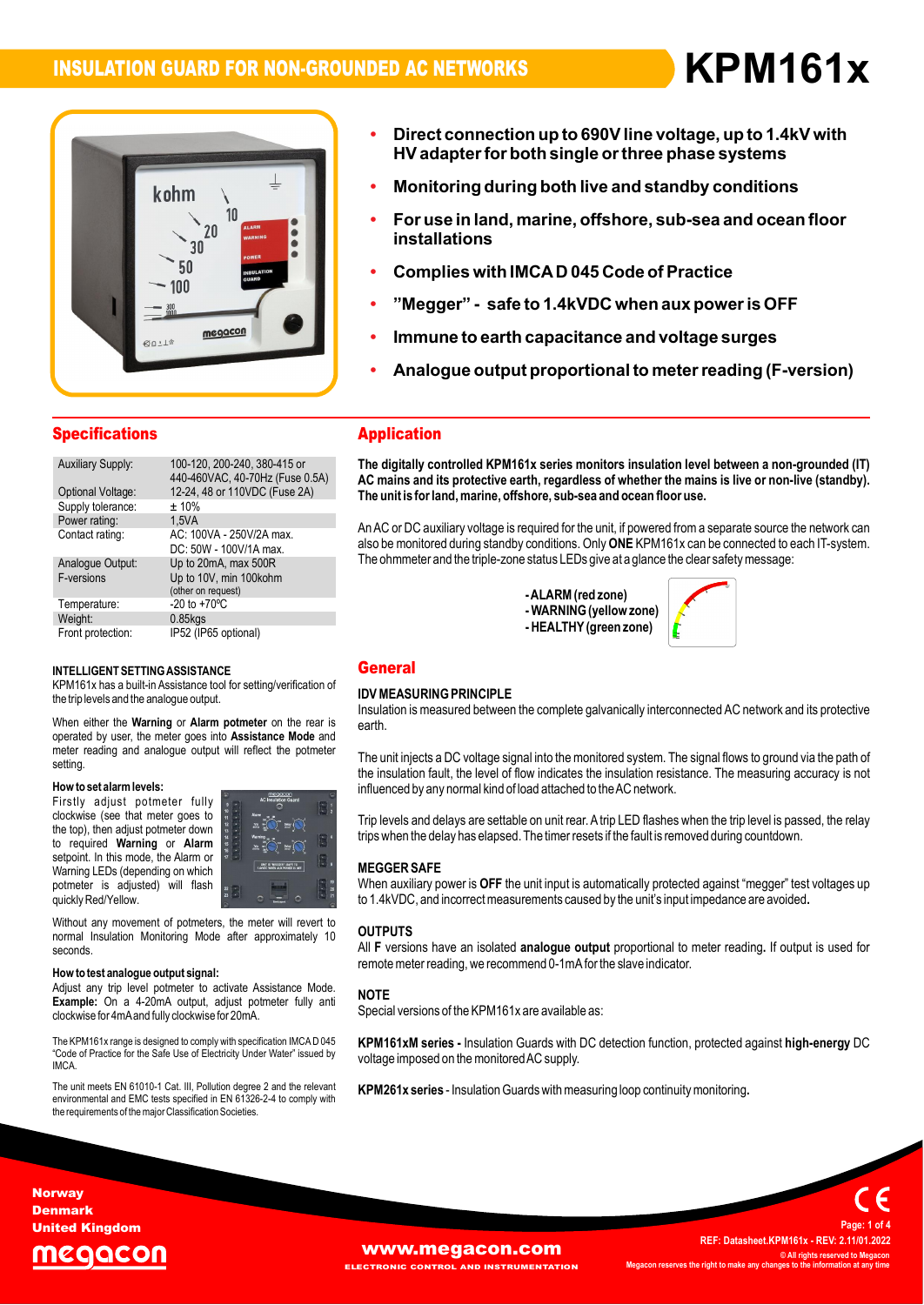### **INSULATION GUARD FOR NON-GROUNDED AC NETWORKS**

# **KPM161x**

## **KPM161E2 & KPM161F - KPM161G & KPM161GF**<br>This unit is used for hospital, industrial, marine and offshore installations.

rnis unit is used for hospital, industrial, manne and onshore installations.<br>Start of monitoring function is delayed when auxiliary power is switched on. (**default 5 secs delay)** 

The unit has minimum 150 mS detection time for any insulation fault.

Direct connection up to 690V line voltage. Up to 1,4kV via HV adaptor CH163/1,4.

## **Description**

**Warning** range: 0-1000kΩ - ∞ (>6MΩ)

|                     |         |   | $\sigma$ occurs range. $\sigma$ -robots $\epsilon$ - $\infty$ ( $\epsilon$ onns $\epsilon$ ) |                    |                    |                             |
|---------------------|---------|---|----------------------------------------------------------------------------------------------|--------------------|--------------------|-----------------------------|
|                     | Warning |   | Alarm                                                                                        | <b>Fail Safe</b>   |                    | Latch                       |
| R <sub>1</sub>      | х       |   |                                                                                              |                    |                    |                             |
| R <sub>2</sub>      |         |   | χ                                                                                            | X                  |                    | ۰X                          |
| R <sub>3</sub>      |         |   | χ                                                                                            | X                  |                    | ۰x                          |
| Model               | Latch   |   | Output Fail Safe                                                                             | <b>Adiustments</b> | <b>Trip level</b>  | Delay                       |
| KPM161E2<br>KPM161F |         | χ | χ<br>x                                                                                       | WARNING:<br>ALARM: | $0-1MO$<br>$0-1MO$ | 0-30 secs<br>$0.1 - 3$ secs |
| <b>KPM161G*</b>     | χ       |   | χ                                                                                            |                    |                    |                             |
| KPM161GF*           | χ       | x | x                                                                                            |                    |                    |                             |

**Soloured sectors show red sectors show<br>imended areas of settings:<br>- Indicates alarm trip zone** rnenaea areas or setungs:<br>- Indicates alarm trip zone<br>- Indicates warning trip zone lectricates warning trip zone<br>lectricates healthy zone

### **Output diagram**



| <b>Output table</b> (example for 4-20mA) |           |  |  |  |  |  |
|------------------------------------------|-----------|--|--|--|--|--|
| Value (scale)                            | mA output |  |  |  |  |  |
| 0kQ                                      | 20.00mA   |  |  |  |  |  |
| 10k <sub>0</sub>                         | 15.22mA   |  |  |  |  |  |
| $20k\Omega$                              | 12.32mA   |  |  |  |  |  |
| 30k <sub>0</sub>                         | 10.61mA   |  |  |  |  |  |
| 50kO                                     | 8.68mA    |  |  |  |  |  |
| $100k\Omega$                             | 6.69mA    |  |  |  |  |  |
| $300k\Omega$                             | 4.98mA    |  |  |  |  |  |
| 1MQ                                      | 4.28mA    |  |  |  |  |  |
| Open ( $>6M\Omega$ )                     | 4.00mA    |  |  |  |  |  |

**Output table(example for4-20mA) Range** kohm  $\frac{1}{30}$ <br> $\frac{20}{10}$  $10$  $50$ 

100  $\mathsf{L}^{\mathsf{m}}$ 

# **KPM161E3 & KPM161F3 - KPM161G3 & KPM161GF3**<br>
This unit is used for hospital, industrial, marine and offshore installations. Scale range: 0-1000kΩ - ∞ (>6MΩ)

rnis unit is used for hospital, industrial, manne and onshore installations.<br>Start of monitoring function is delayed when auxiliary power is switched on. (**default 5 secs delay)** 

The unit has minimum 150 mS detection time for any insulation fault.

Direct connection up to 690V line voltage. Up to 1,4kV via HV adaptor CH163/1,4.

### **Description Relay Operation**

Scale range:  $0-1000k\Omega - \infty$  (>6M $\Omega$ )

|                 |                |                | $O$ Calc Tariye. U-TUVUNIZ - $O$ (AURIZ) |                    |                   |              |
|-----------------|----------------|----------------|------------------------------------------|--------------------|-------------------|--------------|
|                 | Warning        |                | Alarm                                    | <b>Fail Safe</b>   |                   | Latch        |
| R <sub>1</sub>  | ᄉ              |                |                                          |                    |                   |              |
| R <sub>2</sub>  |                |                | χ                                        |                    |                   | *X           |
| R <sub>3</sub>  |                |                |                                          | X                  |                   | *X           |
| Model           | Latch          |                | Output Fail Safe                         | <b>Adjustments</b> | <b>Trip level</b> | Delay        |
| KPM161E3        | $\blacksquare$ | $\blacksquare$ |                                          | <b>WARNING:</b>    | $0-1M\Omega$      | $0-30$ secs  |
| <b>KPM161F3</b> | $\blacksquare$ | χ              | x                                        | ALARM:             | $0-1MO$           | $0.1-3$ secs |
| KPM161G3*       | χ              | $\blacksquare$ | χ                                        |                    |                   |              |
| KPM161GF3*      | x              | χ              | χ                                        |                    |                   |              |

**Sectors show areas of settings:<br><b>areas of settings:**<br>s alarm trip zone rmended areas or:<br>- Indicates alarm tri reas or settings:<br>alarm trip zone<br>warning trip zone<br>healthy zone

### **Output diagram**



The MEGACON policy is one of continuous improvement, consequently<br>equipment supplied may vary in detail from this publication.

## **Cutput table** (example for 4-20mA) **Range**

| Value (scale)        | mA output |
|----------------------|-----------|
| 0kQ                  | 20.00mA   |
| 10kO                 | 15.22mA   |
| $20k\Omega$          | 12.32mA   |
| 30kO                 | 10.61mA   |
| 50kO                 | 8.68mA    |
| 100kQ                | 6.69mA    |
| $300k\Omega$         | 4.98mA    |
| 1MQ                  | 4.28mA    |
| Open ( $>6M\Omega$ ) | 4.00mA    |







**Page:<sup>2</sup> of <sup>4</sup>**

**Uniquely MEGACON, simpler it can't be!**

egacon

**Norway Denmark United Kingdom**

The

**WWW.megacon.com** 

**ELECTRONIC CONTROL AND INSTRUMENTATION**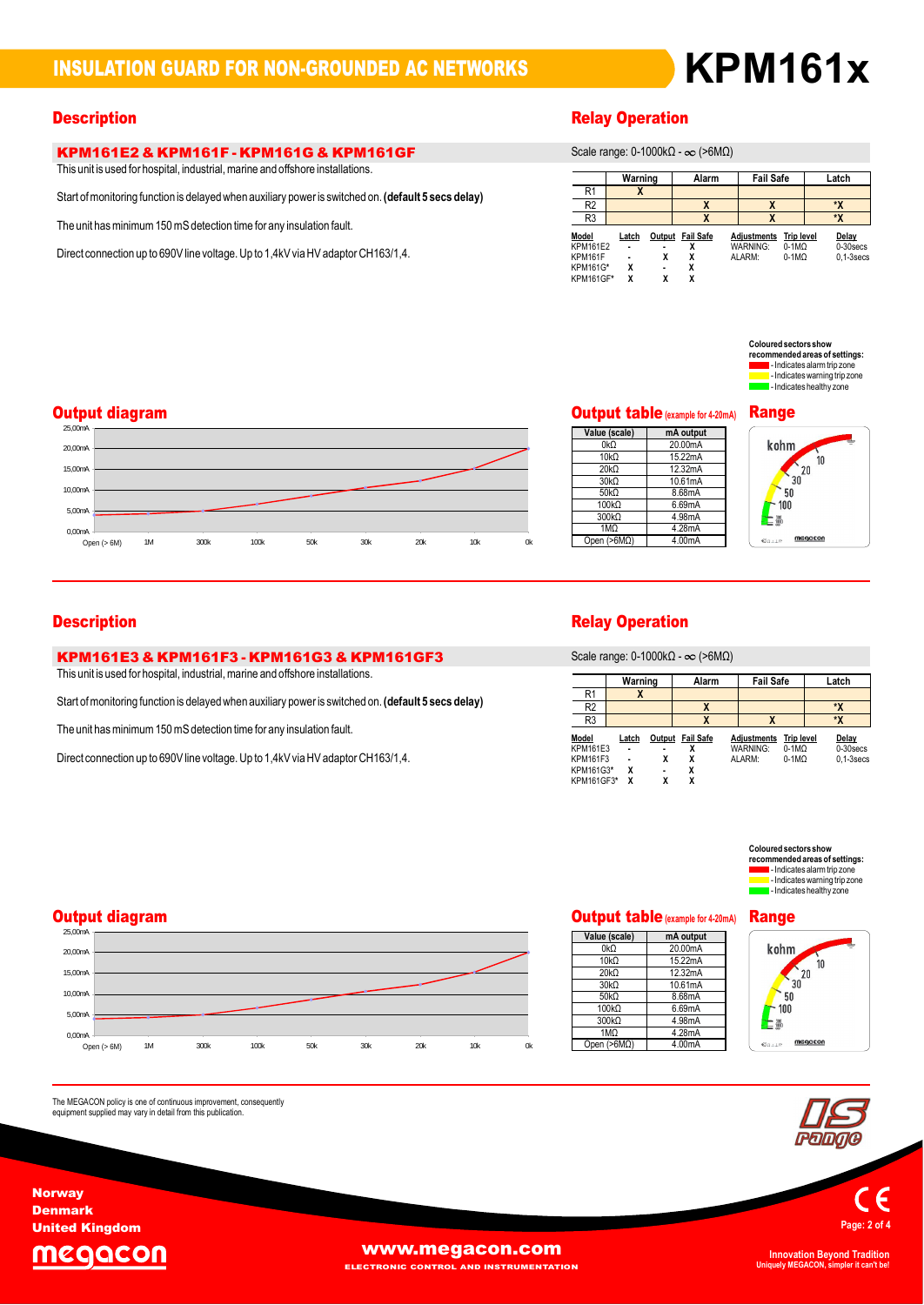# **KPM161x**

## **KPM161E2-SKK & KPM161F-SKK - KPM161G-SKK & KPM161GF-SKK**<br>These optional units are similar to KPM161E2 & KPM161F - KPM161G & KPM161GF.

These optional units are similar to KPM161E2 & KPM161F - KPM161G & KPM161GF.

only difference is that the delay before the startofmonitoring function is shorter. The **<sup>1</sup> secs delay)**

The unit has minimum 150 mS detection time for any insulation fault.

Direct connection up to 690V line voltage. Up to 1,4kV via HV adaptor CH163/1,4.

## **Description**

**Warning** range: 0-1000kΩ - ∞ (>6MΩ)

|                |         |   | $\sigma$ occurs range. $\sigma$ -robots $\epsilon$ - $\infty$ ( $\epsilon$ onns $\epsilon$ ) |                    |                   |                |
|----------------|---------|---|----------------------------------------------------------------------------------------------|--------------------|-------------------|----------------|
|                | Warning |   | Alarm                                                                                        | <b>Fail Safe</b>   |                   | Latch          |
| R1             |         |   |                                                                                              |                    |                   |                |
| R <sub>2</sub> |         |   | χ                                                                                            | X                  |                   | ۰x             |
| R <sub>3</sub> |         |   | χ                                                                                            | X                  |                   | ۰x             |
| Model          |         |   | Latch Output Fail Safe                                                                       | <b>Adjustments</b> | <b>Trip level</b> | Delay          |
| KPM161E2-SKK   |         |   |                                                                                              | WARNING:           | $0-1MO$           | 0-30 secs      |
| KPM161F-SKK    |         | χ | χ                                                                                            | ALARM:             | $0-1MO$           | $0.1 - 3$ secs |
| KPM161G-SKK*   | χ       |   | χ                                                                                            |                    |                   |                |
| KPM161GF-SKK*  | x       | χ | x                                                                                            |                    |                   |                |

 $\mathsf{Coloured}\, \mathsf{sector}\, \mathsf{show}$ **red sectors show<br>imended areas of settings:<br>- Indicates alarm trip zone** rnenaea areas or setungs:<br>- Indicates alarm trip zone<br>- Indicates warning trip zone lectricates warning trip zone<br>lectricates healthy zone

### **Output diagram**



## **Cutput table** (example for 4-20mA) **Range**

| Value (scale)      | mA output |
|--------------------|-----------|
| 0kQ                | 20.00mA   |
| 10k <sub>0</sub>   | 15.22mA   |
| 20kO               | 12.32mA   |
| 30kO               | 10.61mA   |
| 50kO               | 8.68mA    |
| 100kQ              | 6.69mA    |
| $300k\Omega$       | 4.98mA    |
| 1MO                | 4.28mA    |
| Open $(>6M\Omega)$ | 4.00mA    |

kohm  $\frac{1}{30}$ <br> $\frac{20}{10}$ .<br>10  $50$ 100  $\equiv \frac{30}{100}$ 

### **High Voltage Adaptors up to 1,4kVAC for KPM161x series -**

- **HV Adaptor for AC Insulation Guards -**
- HV Adaptor for AC Insulation Guards<br>- CH163x series, up to 1400V Line Voltage live or non-live (standby)<br>- Creates safetv barrier from live HT network to LV switchboard
- CHTOSX Series, up to T400V Line voltage live of non-li<br>- Creates safety barrier from live HT network to LV swit<br>- Limits measuring output signal to safe levels
- 
- **-** Creates salety barrier from live HT hetwork to LV switchboard<br>- Limits measuring output signal to safe levels<br>- No restrictions on distance between adapter and LV switchboard

- no restrictions on distance between adapter and Lv switchboard<br>Voltage Adaptors CH163x series are used for Insulation Guard KPM161x when the monitored line voltage is higher than 690VAC. These adapters are a passive low-pass filter for use in 50, 60 or 400Hz networks, and are potted in polyurethane.

gh inductance reactance modules, connected in a special configuration to avoid DC saturation. Connection to the sta<br>These adapters maintain a high AC suppression of its signal output to very low, safe levels, under all con are a passive low-pass liller for use in 50, 60 or 400HZ hetworks, and are polled in polyurematie.<br>These units includes high inductance reactance modules, connected in a special configuration to avoid DC saturation. Connec (Neutral) is Preferable. These adapters maintain a high AC suppression of its signal output to very low, safe levels, under all conditions.

### Caution

Terminal 1 must be disconnected during "megger" test.



**up to 1.4kVAC**

The MEGACON policy is one of continuous improvement, consequently<br>equipment supplied may vary in detail from this publication.



Page

**Norway Denmark United Kingdom**

The



**[www.megacon.com](http://www.megacon.com) ELECTRONIC CONTROL AND INSTRUMENTATION**

**Uniquely MEGACON, simpler it can't be!**